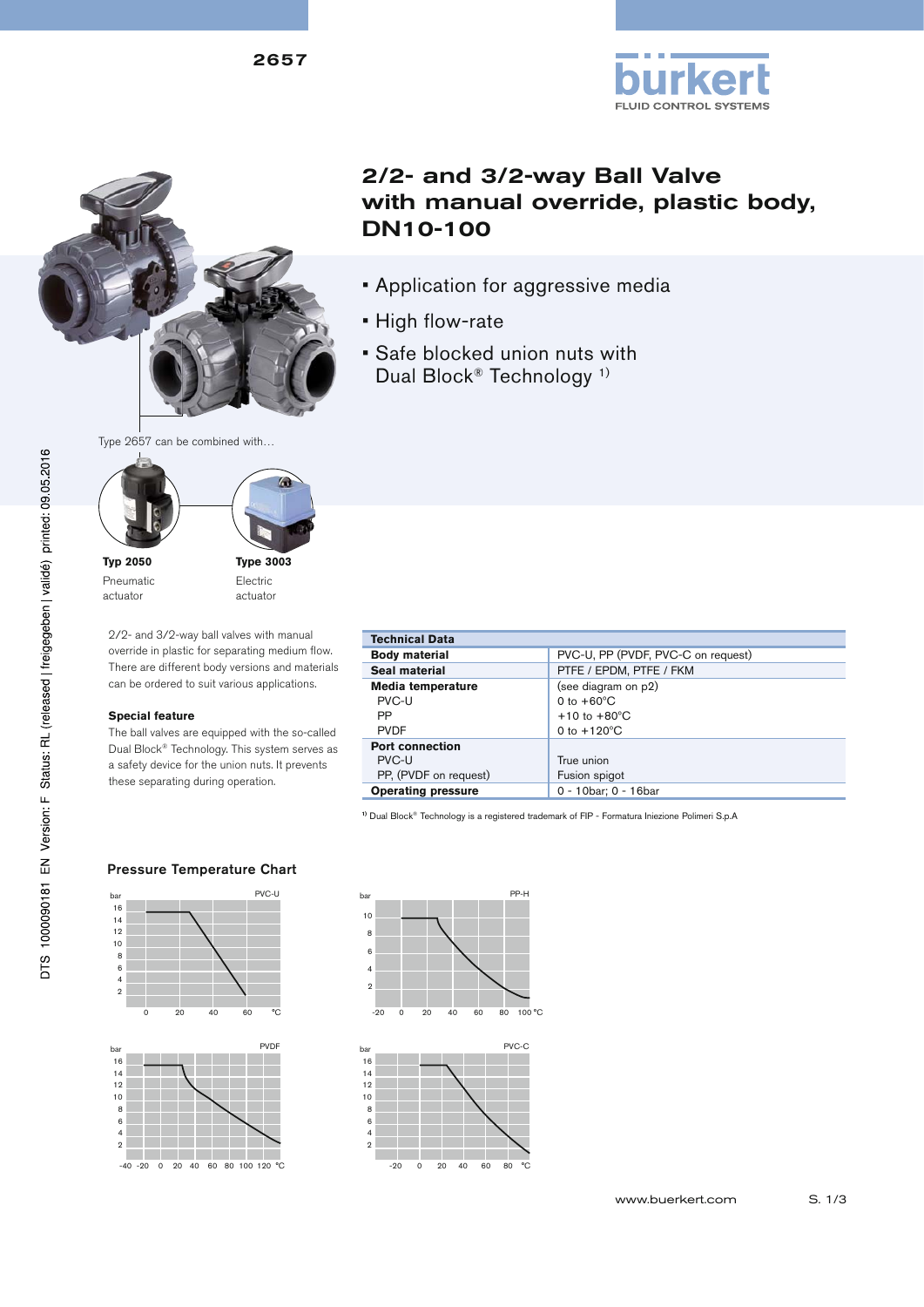

# Ordering chart 2/2-way Ball Valve (further versions on request)

| Orifice [mm]                   | Port<br>connection<br>Ø [mm]                                         | k <sub>vs</sub> value<br>for water<br>[m <sup>3</sup> /h] | range<br>PVC-U, PVDF<br>[bar]<br>Pressure | Pressure<br>range<br>PP [bar] | true union<br>PVC<br>Item no. | ltem no.<br>fusion spigot<br>PP |  |  |  |  |  |
|--------------------------------|----------------------------------------------------------------------|-----------------------------------------------------------|-------------------------------------------|-------------------------------|-------------------------------|---------------------------------|--|--|--|--|--|
| <b>Seal material PTFE/EPDM</b> |                                                                      |                                                           |                                           |                               |                               |                                 |  |  |  |  |  |
| 10                             | 16                                                                   | 4,8                                                       | $0 - 16$                                  | $0 - 10$                      | 176 462                       | 176 469                         |  |  |  |  |  |
| 15                             | 20                                                                   | 12                                                        | $0 - 16$                                  | $0 - 10$                      | 176 463                       | 176 470                         |  |  |  |  |  |
| 20                             | 25                                                                   | 23                                                        | $0 - 16$                                  | $0 - 10$                      | 176 464                       | 176 471                         |  |  |  |  |  |
| 25                             | 32                                                                   | 46                                                        | $0 - 16$                                  | $0 - 10$                      | 176 465                       | 176 472                         |  |  |  |  |  |
| 32                             | 40                                                                   | 66                                                        | $0 - 16$                                  | $0 - 10$                      | 176 466                       | 176 473                         |  |  |  |  |  |
| 40                             | 50                                                                   | 105                                                       | $0 - 16$                                  | $0 - 10$                      | 176 467                       | 176 474                         |  |  |  |  |  |
| 50                             | 63                                                                   | 204                                                       | $0 - 16$                                  | $0 - 10$                      | 176 468                       | 176 475                         |  |  |  |  |  |
| 65                             | 75                                                                   | 315                                                       | $0 - 16$                                  | $0 - 10$                      | 202 660                       | 252 587                         |  |  |  |  |  |
| 80                             | 90                                                                   | 426                                                       | $0 - 16$                                  | $0 - 10$                      | 185 991                       | 238 514                         |  |  |  |  |  |
| 100                            | 110                                                                  | 570                                                       | $0 - 16$                                  | $0 - 10$                      | 202 750                       | 254 604                         |  |  |  |  |  |
| <b>Seal material PTFE/FKM</b>  |                                                                      |                                                           |                                           |                               |                               |                                 |  |  |  |  |  |
| 10                             | 16                                                                   | 4,8                                                       | $0 - 16$                                  | $0 - 10$                      | 176 476                       | 176 483                         |  |  |  |  |  |
| 15                             | 20                                                                   | 12                                                        | $0 - 16$                                  | $0 - 10$                      | 176 477                       | 176 484                         |  |  |  |  |  |
| 20                             | 25                                                                   | 23                                                        | $0 - 16$                                  | $0 - 10$                      | 176 478                       | 176 485                         |  |  |  |  |  |
| 25                             | 32                                                                   | 46                                                        | $0 - 16$                                  | $0 - 10$                      | 176 479                       | 176 486                         |  |  |  |  |  |
| 32                             | 40                                                                   | 66                                                        | $0 - 16$                                  | $0 - 10$                      | 176 480                       | 176 487                         |  |  |  |  |  |
| 40                             | 50                                                                   | 105                                                       | $0 - 16$                                  | $0 - 10$                      | 176 481                       | 176 488                         |  |  |  |  |  |
| 50                             | 63                                                                   | 204                                                       | $0 - 16$                                  | $0 - 10$                      | 176 482                       | 176 489                         |  |  |  |  |  |
| 65                             | 75                                                                   | 315                                                       | $0 - 16$                                  | $0 - 10$                      | 182 519                       | on request                      |  |  |  |  |  |
| 80                             | 90                                                                   | 426                                                       | $0 - 16$                                  | $0 - 10$                      | 185 855                       | on request                      |  |  |  |  |  |
| 100                            | 110                                                                  | 570                                                       | $0 - 16$                                  | $0 - 10$                      | 205 537                       | on request                      |  |  |  |  |  |
|                                | Ordering chart 3/2-way Ball Valve, PVC (further versions on request) |                                                           |                                           |                               |                               |                                 |  |  |  |  |  |

| Switched<br>position | Orifice [mm] | connection<br>$\Omega$ [mm]<br>Port | k <sub>s</sub> value<br>for water<br>[m <sup>3</sup> /h]<br>value | Pressure<br>range<br>PP [bar] | seal material<br>Item no.<br>EPDM | seal material<br>Item no.<br><b>FKM</b> |
|----------------------|--------------|-------------------------------------|-------------------------------------------------------------------|-------------------------------|-----------------------------------|-----------------------------------------|
| T1                   | 10           | 16                                  | 1.5                                                               | $0 - 16$                      | 209 890                           | 186 022                                 |
|                      | 15           | 20                                  | 2.1                                                               | $0 - 16$                      | 209 891                           | 186 023                                 |
| $0^{\circ}$          | 20           | 25                                  | 5.7                                                               | $0 - 16$                      | 209 892                           | 186 024                                 |
|                      | 25           | 32                                  | 8.4                                                               | $0 - 16$                      | 209 893                           | 186 025                                 |
|                      | 32           | 40                                  | 16.2                                                              | $0 - 16$                      | 209 894                           | 186 026                                 |
| $90^{\circ}$         | 40           | 50                                  | 19.8                                                              | $0 - 16$                      | 209 895                           | 186 027                                 |
|                      | 50           | 63                                  | 37.2                                                              | $0 - 16$                      | 209 896                           | 186 028                                 |
| L4                   | 10           | 16                                  | 2.8                                                               | $0 - 16$                      | 209 897                           | 186 015                                 |
|                      | 15           | 20                                  | 4.3                                                               | $0 - 16$                      | 209 898                           | 186 016                                 |
| $0^{\circ}$          | 20           | 25                                  | 9.0                                                               | $0 - 16$                      | 209 899                           | 186 017                                 |
|                      | 25           | 32                                  | 15.9                                                              | $0 - 16$                      | 209 900                           | 186 018                                 |
|                      | 32           | 40                                  | 28.5                                                              | $0 - 16$                      | 202 689                           | 186 019                                 |
| $90^{\circ}$         | 40           | 50                                  | 37.2                                                              | $0 - 16$                      | 209 901                           | 186 020                                 |
|                      | 50           | 63                                  | 67.2                                                              | $0 - 16$                      | 209 902                           | 186 021                                 |